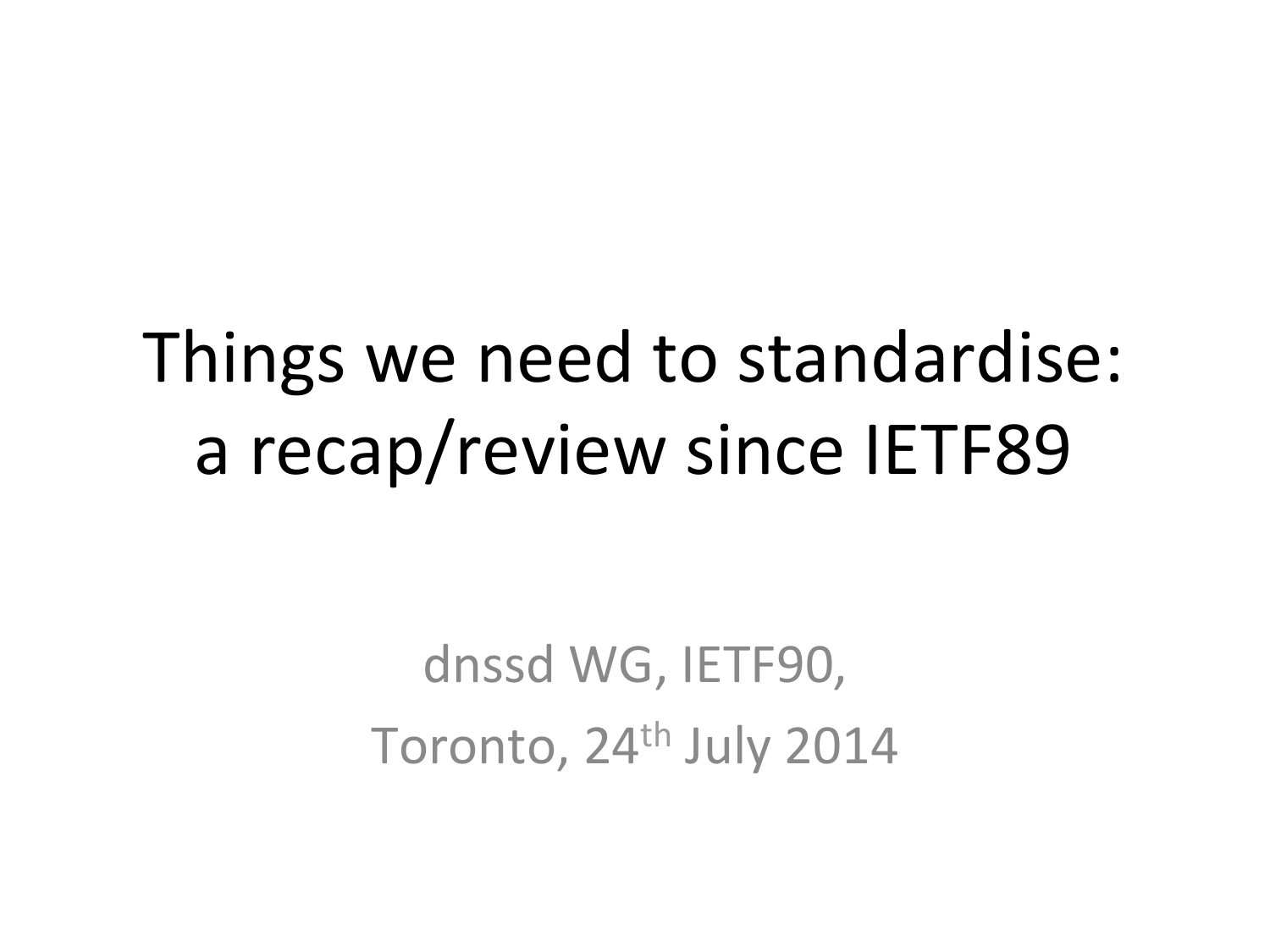## 1: Proxying mDNS/DNS

- We need a mechanism to proxy dns-sd over mDNS to dnssd over unicast DNS
- This might (potentially) be defined in a similar way to a DHCP relay
- Need to be able to publish and resolve services
- Not proposing we need a way to proxy (forward) link-local mDNS on one link to another
- Potential solution: draft-cheshire-mdnsext-hybrid-01
- Related label issue: draft-sullivan-dnssd-mdns-dns-interop-00
- Related homenet work on publishing DNS for the home ongoing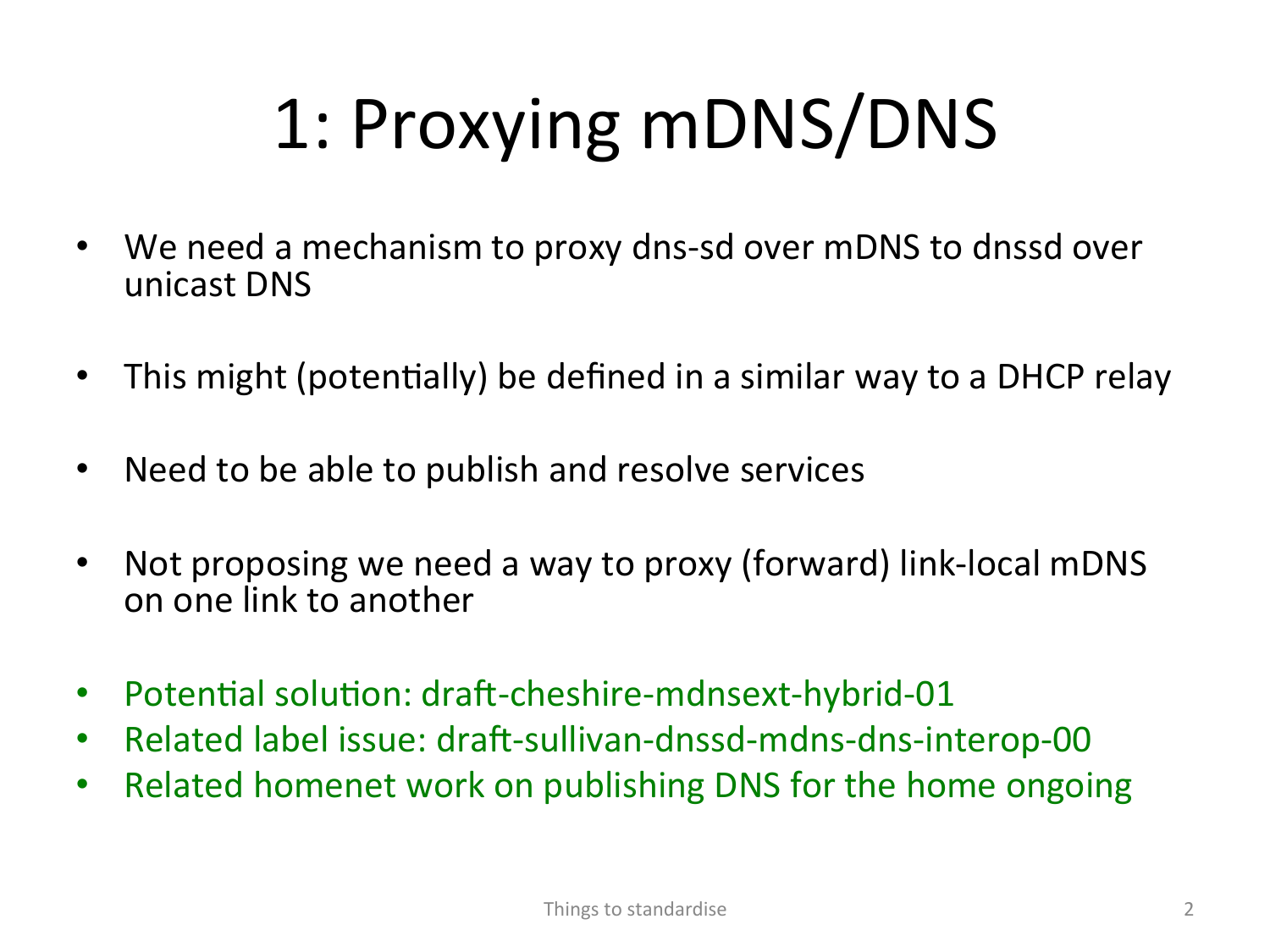## 2: Service discovery zone enumeration

- We use the word 'zone' here in the absence of anything better
	- May or may not have anything to do with a "DNS zone"
	- $-$  We don't use the word 'scope' to avoid multicast confusion
- How do you discover zones that you can use for advertising services or discovering them?
	- Not concerned yet how this is done, rather that it's a necessary element of the solution
- A zone could be based on topology or physical location or organizational group or whatever else
- Can do this today by domain (as Stuart posted to the dnssd list yesterday)
- Challenge: handling/enumerating physical locations, e.g. "this room", or "this hotel", or administrative operation, e.g. "IETF"